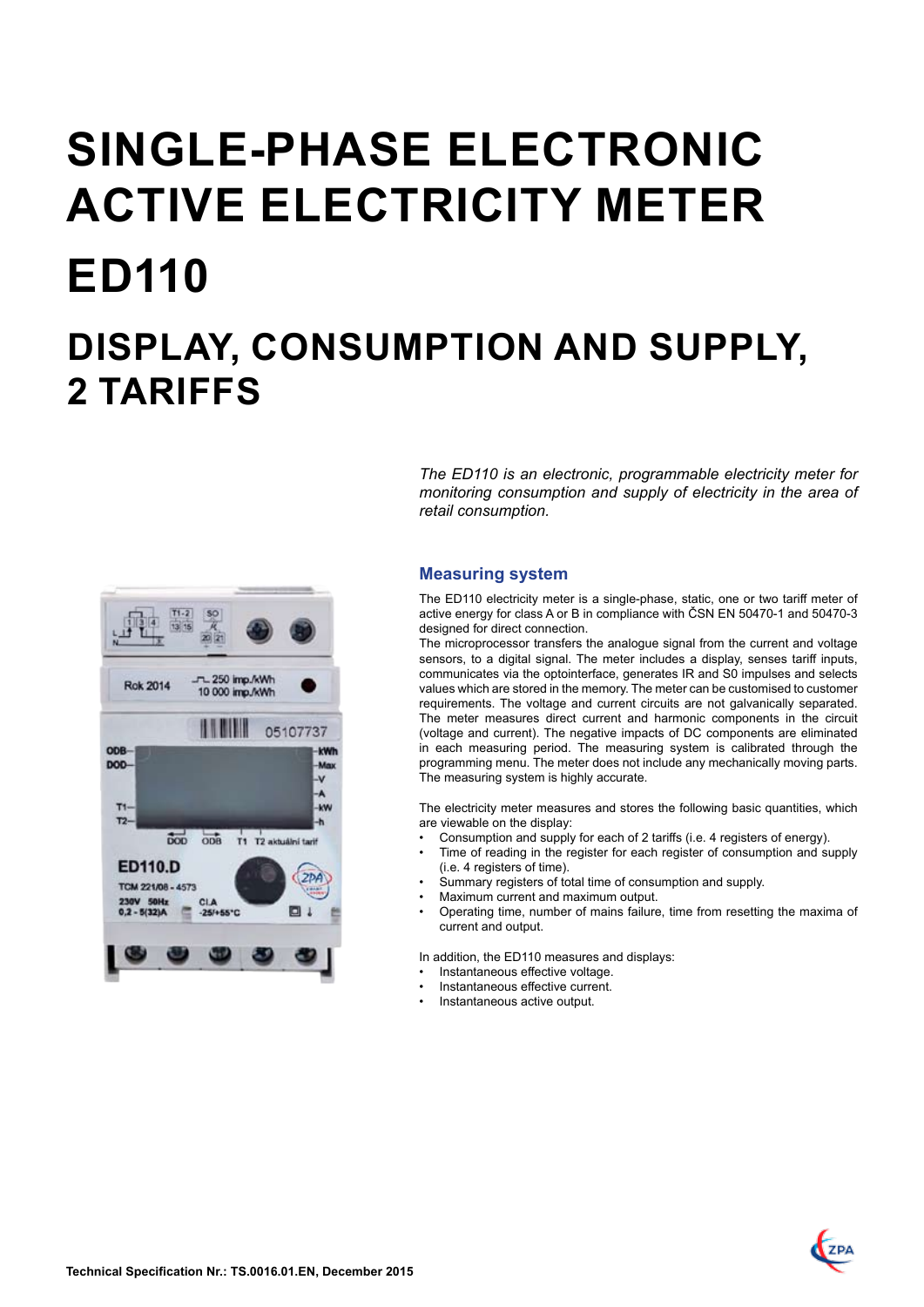

# **Technical data** Basic data<br>Accuracy class Class A or B complies with ČSN EN 50470-1, 50470-3 Constant of electricity meter (test LED output) Constant of electricity meter (test LED output) Programmable, usually 10 000 imp/1 kWh **Connection** Direct two-wire Nominal voltage U<sub>n</sub> 230 V Range of operating voltage values included by the supply of the control of the control of the COV of the COV of the COV of the COV of the COV of the COV of the COV of the COV of the COV of the COV of the COV of the COV of  $0.75 U_{1}$  to 1.15 U Own consumption (voltage circuits incl. power supply) Own consumption of current circuit and the consumption of current circuit Max. 0.05 VA<br>
Reference frequency f Reference frequency  $f_n$  50 Hz 00 Hz 00 Hz 00 Hz 00 Hz 00 Hz 00 Hz 00 Hz 00 Hz 00 Hz 00 Hz 00 Hz 00 Hz 00 Hz 00 Hz 00 Hz 00 Hz 00 Hz 00 Hz 00 Hz 00 Hz 00 Hz 00 Hz 00 Hz 00 Hz 00 Hz 00 Hz 00 Hz 00 Hz 00 Hz 00 Hz 00 Hz 00 H Operating frequency  $\overline{\phantom{a}}$   $\overline{\phantom{a}}$   $\overline{\phantom{a}}$   $\overline{\phantom{a}}$   $\overline{\phantom{a}}$   $\overline{\phantom{a}}$   $\overline{\phantom{a}}$   $\overline{\phantom{a}}$   $\overline{\phantom{a}}$   $\overline{\phantom{a}}$   $\overline{\phantom{a}}$   $\overline{\phantom{a}}$   $\overline{\phantom{a}}$   $\overline{\phantom{a}}$   $\overline{\phantom{a}}$   $\overline{\phantom{a}}$   $\overline{\phantom{a}}$ Start-up current I<sub>st</sub> Below 15 mA and the start-up current Ist Below 15 mA and the start-up current Ist Below 1<br>15 mA and the start-up current Ist Below 15 mA and the start-up current Ist Below 16 mA and the start-up curr  $\frac{1}{200}$  Minimum current  $\frac{1}{1}$  minimum current  $\frac{1}{2}$  minimum current  $\frac{1}{2}$  m Reference current I<sub>ref</sub> and Iref 5 A<br>Maximum current Imax permanently and Iref 5 A<br>32 A Maximum current Imax permanently Maximum range of measurement 15 mA to 40 A Rate switching over – external terminals Switch-over voltage U<sub>t</sub> 230 V Permitted range 0.75 U<sub>t</sub> 230V 0.75 U<sub>t</sub> 230V 0.75 U<sub>t</sub> 230V 0.75 U<sub>t</sub> 230V 0.75 U<sub>t</sub> 25 mA  $0.75$  U, to 1.15 U, Max. consumption at U<sub>t</sub> = 230V  $\blacksquare$ **Outputs** Test LED output Programmable, usually 10 000 imp./ 1 kWh Pulse output S0 Class A complies with ČSN EN 62053-31 • Output connection **Direct Live of the Connection** Direct, two-wire, output of type open collector • Impulse number Programmable from 0.15 to 10 000 imp./1 kWh • Impulse width Adjustable by programme, usually 40 ms • Supply voltage nominal 24 V DC • Supply voltage maximum 30 V DC • Current  $\sim$  5 to 15 mA DC • Maximum length of wiring 1000 m Impact of surroundings Temperature range • Operating -25°C to +55°C • Storage -25°C to +55°C **Humidity** Without condensation **Number of the Condensation Without condensation** Ingress protection **IP 20** Mechanical environment M1<br>
Electromagnetic environment<br>
F2 Electromagnetic environment **Resistance to voltage impulses**  Impulse voltage 8 kV Impulse shape 1.2 μs/ 50 μs **Electromagnetic compatibility**  Electrostatic discharges Complies with ČSN EN 61000-4-2 • Test voltage 8 kV • Number of discharges

| High frequency electromagnetic field                                       | Complies with CSN EN 61000-4-3 |
|----------------------------------------------------------------------------|--------------------------------|
| • Severity grade 3, vertical and horizontal polarization                   |                                |
| Fast transient phenomena (impulse groups)                                  | Complies with ČSN EN 61000-4-4 |
| • Length of impulse group                                                  | $15 \text{ ms}$                |
| • Period of impulse group                                                  | 300 ms                         |
| • Length of test                                                           | 60 s                           |
| • Test voltage                                                             | 4 <sub>kV</sub>                |
| Suppression of radio interference                                          | Complies with CSN EN 55022     |
| . Peak phase of interfering voltage within zone                            | 0.15 to 30 MHz                 |
| . Peak phase of intensity of electromagnetic field within zone             | $30 + 2000$ MHz                |
| • Resistance to interference spread in wiring pursuant to ČSN EN 61000-4-6 | 0.15-80 MHz                    |
| <b>Weight and dimensions</b>                                               |                                |
| Weight                                                                     | Approx. 0.12 kg                |
| Width                                                                      | 53 mm                          |
| Height                                                                     | 58 mm                          |
| Depth                                                                      | 90 mm                          |
| Installation                                                               | On bar DIN                     |
| Operation position                                                         | Discretionary                  |
| <b>Wire connection</b>                                                     |                                |
| Diameter of terminal                                                       | $3.4 \text{ mm}$               |
|                                                                            |                                |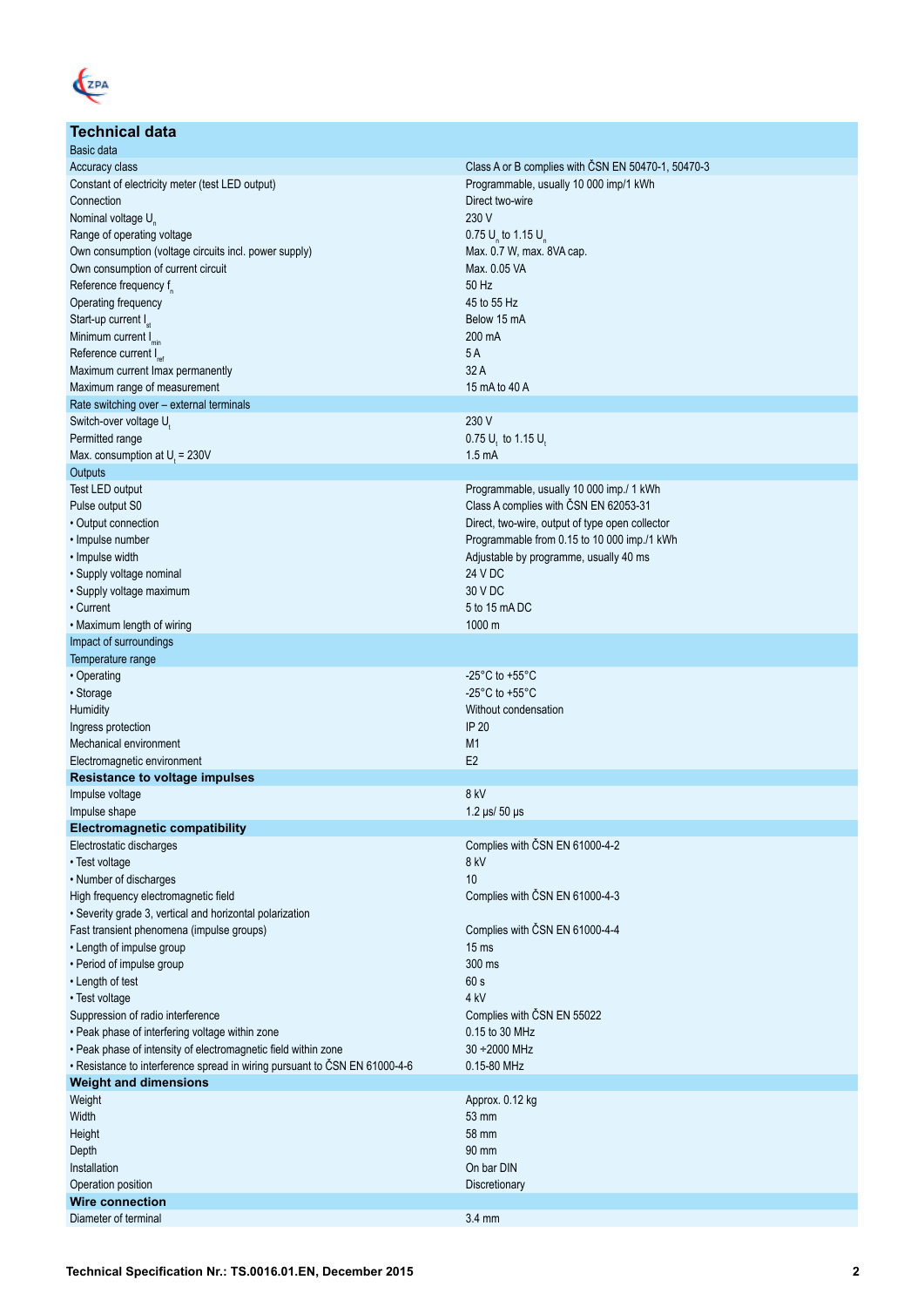

| <b>Maximum cross-section of wire:</b>                           |                  |
|-----------------------------------------------------------------|------------------|
| $\cdot$ Rope                                                    | $4 \text{ mm}^2$ |
| • Strand                                                        | $4 \text{ mm}^2$ |
| Minimum cross-section of wire                                   | 1 $mm2$          |
| • Diameter of head                                              | $4.7$ mm         |
| • Cross slot                                                    | Combined slot    |
| $\cdot$ Torque                                                  | $0.5$ Nm         |
| Other technical parameters correspond to CSN EN 50470-1.50470-3 |                  |

#### **Range of current measurement**

The ED110 electricity meter measures from a start-up current of 40A and complies with the DC component and harmonics standard. However the maximum permitted permanent current applied to the terminal board is up to 32 A.

## **Inputs**

The ED110 electricity meter measures from a start-up current of 40A and complies with the DC component and harmonics standard. However the maximum permitted permanent current applied to the terminal board is up to 32 A.

#### **Outputs and communication**

The electricity meter is equipped with a test LED output. The constant for the conversion of consumed energy to the number of transmitted pulses is programmable. The electricity meter can be equipped with the SO interface that complies with IEC 61393 / DIN 43864. The circuit is galvanically separated by the opto-electronic component. A transistor with an open collector is connected to the output of this. It transmits impulses with the corresponding frequency to the consumed energy. The number of impulses and their length are programmable.

## **Display of measured quantities**



The display can be configured to show:

- Measured consumption or supply of active energy in kWh for rates  $T1$  or  $T2$
- Effective value of current
- Effective value of voltage
- Instantaneous output
- Maximum current
- Maximum output
- Cos φ
- Number of voltage failures and operation time.

In addition, it shows the active tariff and direction in which the meter reads consumption or supply. The meter can be configured to show specific values from all measured values and these can be displayed gradually and at different speeds of rotation on the display. The measured data is stored in registers which can be read via the IR interface.

Events are recorded in registers for individual tariffs (optional number of decimal places). These include: consumption, supply, consumption + supply, consumption – supply. It is possible to calculate the sum of the absolute values of consumption and supplies, or absolute values of sums, or remainders of consumptions and supplies etc. To save maximum values, a suitable filter for peak values can be configured. For ease of use, the meter displays a barchart showing the amount of instantaneous output. If current is below the start-up value, the barchart is not displayed.

#### **Optointerface**

The opto-interface enables a direct local reading. This complies with ČSN EN 62056-21. The opto-head is placed on the meter case. The electrical input / output is by RS 232 or USB to a PC, PDA or PDA/ mobile terminal.

#### **Indicators**

For the purpose of calibration, a red LED is used. The diode transmits light impulses at the corresponding frequency to the measured energy. This can be reconfigured (typically 10 000 imp./kWh).Design of electricity meter. The design solution enables a simple installation on a DIN bar.

## **Meter design**

The design allows for a simple DIN bar installation.

## **Optical communication**

The electricity meter includes an optical infrared communication interface as an option. This complies with the ČSN EN 62056-21 standard. This interface is activated by changing the communication speed. The meter has three modes:

- Programming mode for meter configuration
- specification mode service commands configuration
- Read-out mode

#### **Establishing communication**

Communication may be addressed or non- addressed. The address is stored in the meter memory. This is configurable up to eight places and can also include ASCII characters. If the meter address is empty, the meter responds to all addresses. 'Quick identification' can be done by shortening the response of communication, when switching over the direction. The responses can be shortened from 200ms to 20ms. This is optionally adjustable, including the response after the switch-over of the communication speed. The speed is typically setup at 300 Bd. After communication is established, the speed can be increased from 300 up to 9600 Bd. The optical head supports higher communication speeds.

#### **Programming mode**

The meter is configured in the programming mode by the manufacture. The configuration is locked by the use of a hardware 'jumper'. Access to the programming mode is password protected, in compliance with the "Access level 3" standard. The password and encrypting algorithm are saved in the meter. To disable the detection of the algorithm from the communication, a random number is used. This is generated by the electricity meter. In the default set-up, reconfiguration of parameters and resetting (change of content) of selected registers is restricted.

#### **Manufacturer specification mode**

The manufacturer specification mode issues two password protected commands. These are; a command for deleting maxima and a command for the transition to the calibration mode.

#### **Meter read-out**

The names of registers (e.g. 1.8.1) are optional and discretionary. Specific registers can be eliminated from the read-out. Other operations within the register list are fully readable or can be configured by computer. Following a successful read-out, the registers of maxima shall be deleted. If this is not required, such maxima can be deleted via the manufacturer specification mode. Terminal board connection scheme – connection of switch-over tariffs